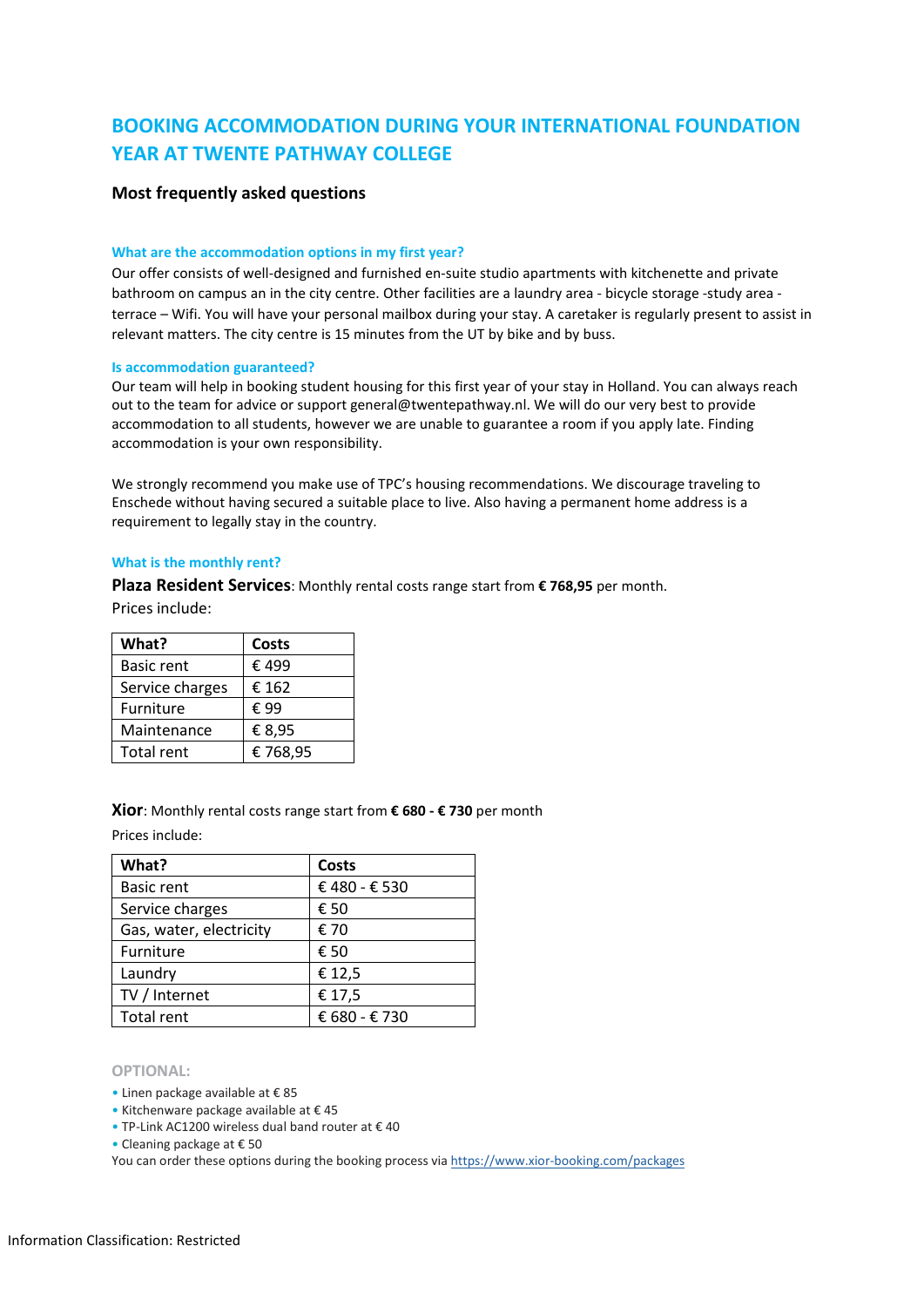#### **What are the on-off costs (€)?**

Upon completing the booking process, a refundable deposit of €1,000, one month rent, and administration and service fees will be required to finalise the booking process. These costs should be paid to the housing providers. The municipality of Enschede will levy one-time municipal taxes. The tenant is expected to pay these taxes.

#### **When can I apply for accommodation?**

You can start booking from April 2022 onwards.

# **How can I book?**

#### **Plaza Resident Services:**

Click **[here](https://newnewnew.space/en/nl/detail/93fcc2f3-6105-4bc4-8ae4-08da01a471de/de-veldmaat-10-101---10-944)** or copy i[n https://newnewnew.space/en/nl/detail/93fcc2f3-6105-4bc4-8ae4-](https://newnewnew.space/en/nl/detail/93fcc2f3-6105-4bc4-8ae4-08da01a471de/de-veldmaat-10-101---10-944) [08da01a471de/de-veldmaat-10-101---10-944](https://newnewnew.space/en/nl/detail/93fcc2f3-6105-4bc4-8ae4-08da01a471de/de-veldmaat-10-101---10-944) in your browser.

**Xior Housing:** click **[here](http://www.xior-booking.com/)** or copy in [www.xior-booking.com](http://www.xior-booking.com/) in your browser. Please enter the **code TPC-2022**. Make sure you select a studio with TPC written at the right below corner.

You are invited to have a look at our 'How to book step-step- manual: Plaza Resident Services. LINK Xior housing. LINK

# **What are the different steps in the booking process?**

- 1. Register via the booking site.
- 2. The housing provider will send you an email with the request to upload some documents: copy of your passport, TPC offer letter and copy of your current bank card or credit card.
- 3. After returning these documents the housing provider will issue a contract
- 4. Fill in the contract and return it as soon as possible. Don't forget to sign each page of the contract!
- 5. Pay the deposit of 1,000, administration costs and the first month rent. Only then the booking will be final.
- 6. Before arriving, the housing provider will contact you to set a date for the key pick up from Monday-Friday from 09.00-17.00 hours. If you plan to arrive during the weekend you are requested to book a hotel first.

#### **I'm under 18. Can I book a studio?**

TPC students can book a studio under the age of 18. The parents or guardians are asked to sign the contract on behalf of the student.

#### **I try to book a studio at Xior, but I don't succeed. What should I do?**

Please make sure that you enter the code TPC-2022. Make sure you select a studio with TPC at the right below corner.

Sometimes when people click on available studios to have a look, they will temporarily disappear. If you don't see studios available, please re-try after 30 minutes.

#### **What are the payment methods of the monthly rent?**

Via bank transfer, credit card +3,5%, and invoice (only in rare cases).

Once you have opened a Dutch bank account you can chose to pay the rent from this account. We will share more information about opening a bank account in our pre-departure guide and pre-departure webinar in August 20222.

#### **Will there be living other TPC students in the Plaza Resident Services and Xior building?**

Yes, there will be many TPC students living in both accommodations. This gives our students the opportunity to mingle and to get to know fellow students in an easy way.

# **What should I bring with me?**

The studios at Plaza Resident and Xior are with furniture such as a bed, desk, chair, closet. You can buy bed linen, duvet and pillow towels, pans, kitchen utensils at furniture shops close to the UT or at IKEA.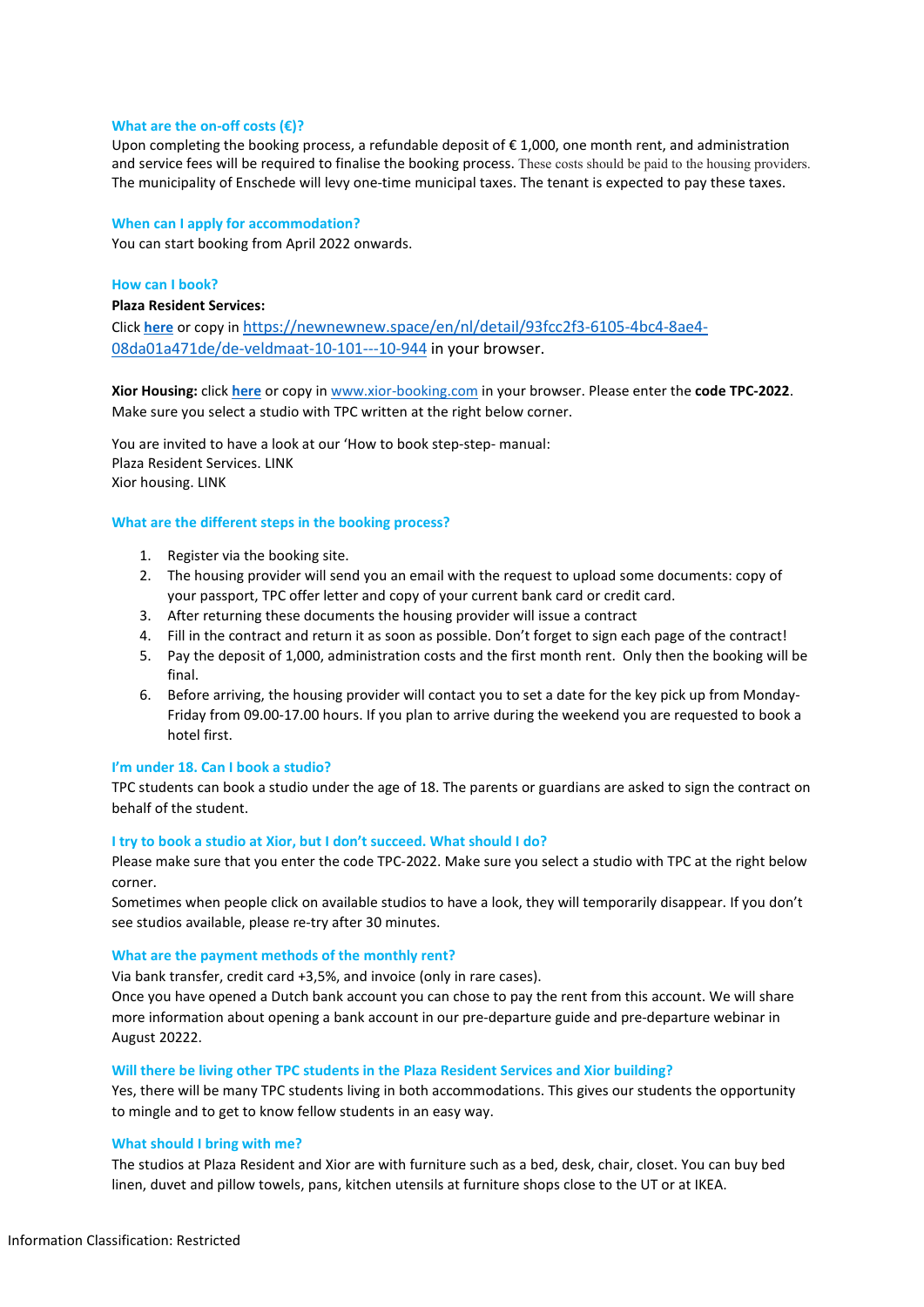Xior offers linen and starter packages, for rent. You can also order a router and TPC link. You can choose this option during your booking: https://www.xior-booking.com/packages

# **Where do I live after my first year?**

We will provide you with a list of housing options and providers. You can apply for a room at the dorm on campus. Many students also decide to share a house together. They split rent which makes it attractive regarding the costs. As you will have built up a network and as you can start looking for a place to stay early, normally you will be able to find a room.

# **Will you organise some accommodation & visa webinars?**

Twente Pathway College will host two live sessions. We will share more in-depth information about admissions, student life, the curriculum and especially about accommodation and the visa process. You will have plenty of opportunities to chat with our team and ask us any questions you may have. Please register in advance**.**

| When                                                                                                           | Please register in advance                                         |  |
|----------------------------------------------------------------------------------------------------------------|--------------------------------------------------------------------|--|
| Tuesday 12 April 2022, 10 am                                                                                   | Zoom link:                                                         |  |
| (CET)                                                                                                          | https://navitas.zoom.us/webinar/register/WN_C1p5fV30TEupWLp74OzJiA |  |
| Thursday 12 May 2022, 17.00                                                                                    | Zoom link: https://navitas.zoom.us/webinar/register/WN_buVQ9y6HSy- |  |
| pm (CET)                                                                                                       | ObxQfaFS8cA                                                        |  |
| If you cannot participate due to time zone constraints or other obligations, you may still like to register to |                                                                    |  |
| receive a recording and link to the slides afterwards.                                                         |                                                                    |  |

# **Can I talk to a current student about the student accommodation TPC offers?**

We cordially invite you to chat to one of our student ambassadors. They are happy to share their experiences of living on campus and in the city centre with you.

You can start conversation now: [https://www.twentepathway.nl/chat-to-an-ambassador?](https://www.twentepathway.nl/chat-to-an-ambassador)

#### **Who can I contact if I have general questions?**

You can contact us via [general@twentepathway.nl.](mailto:general@twentepathway.nl)

Or questions specifically for the housing provider:

Plaza Resident Services: .jnfo.nl@PlazaResidentServiceseurope.com, Tel: +31 (0) 88 2263 568 during office hours from Monday - Friday 09:00-17:00.

Xior: enschede@xior.nl, Tel: +31 (0) 88 6000 189 during office hours from Monday - Friday 10.00-16.00

# **Where can I find some more information?**

| Who?                                                                                                                                                                                                                      | How to get in touch                                                                                              |
|---------------------------------------------------------------------------------------------------------------------------------------------------------------------------------------------------------------------------|------------------------------------------------------------------------------------------------------------------|
| <b>Twente Pathway Team</b><br>For any questions about housing, for assistance to arrange your<br>acceptance or deposit payment.<br>On our website you can find the most frequently asked<br>questions about accommodation | general@twentepathway.nl<br>+31 (0)53-4891516                                                                    |
| Chat with our student ambassadors, alumni & staff. Find out<br>more about what it is like to study at TPC from their first-hand<br>experiences.                                                                           | https://www.twentepathway.nl/chat-<br>to-an-ambassador?                                                          |
| Housing provider Xior                                                                                                                                                                                                     | enschede@xior.nl,<br>++31 (0) 88 6000 189 during office hours<br>from Monday - Friday 10.00-16.00.               |
| Housing provider Plaza Resident Service                                                                                                                                                                                   | Info.nl@plazaresidentservices.com<br>31 (0) 88 2263 518 during office hours from<br>Monday - Friday 09:00-17:00. |